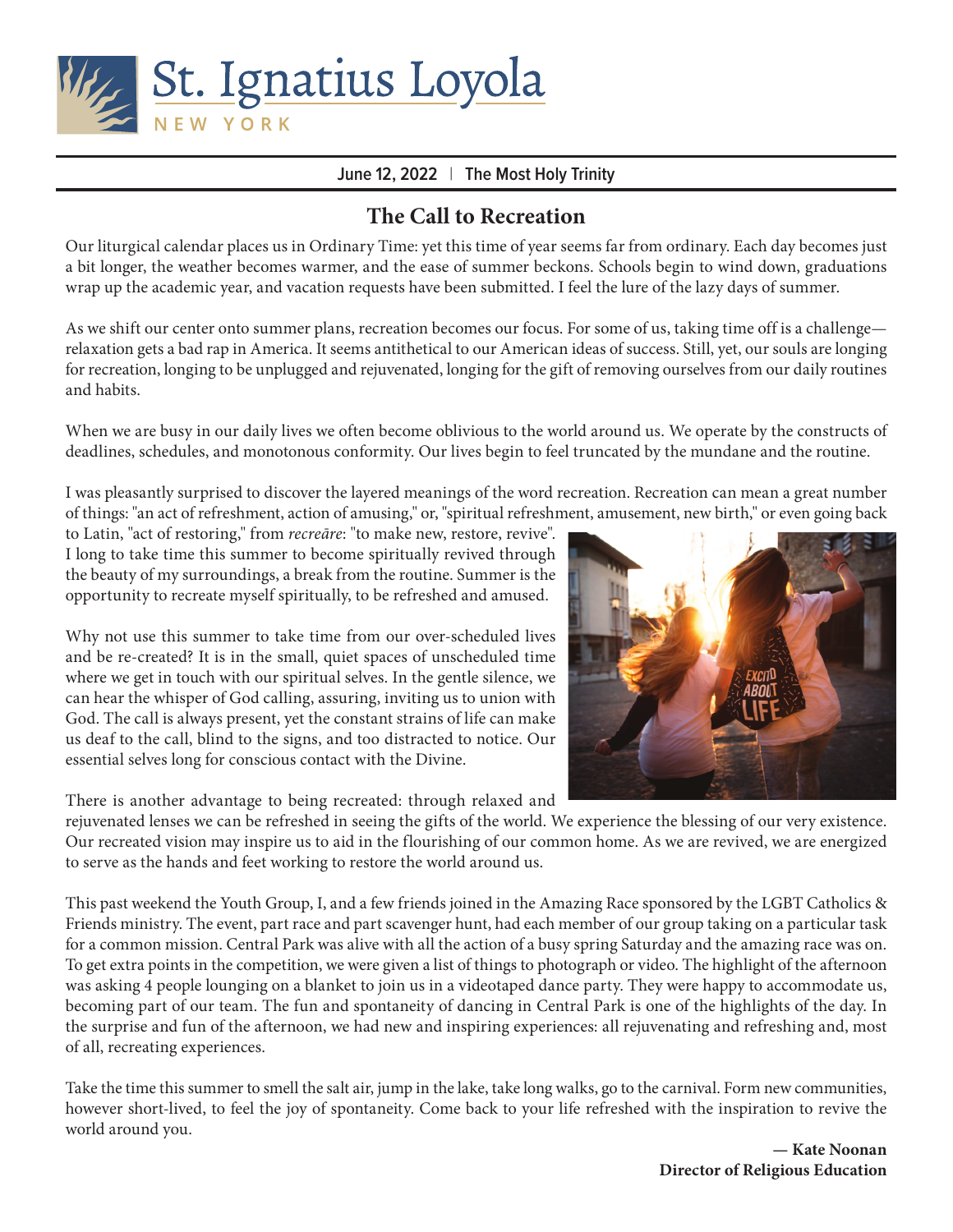# **THIS WEEK AT A GLANCE**

### **SUNDAY, JUNE 12th Community Coffee Hour. Following the 11 AM Masses. Outside the Parish House.**  *Details at right.*

**MONDAY, JUNE 13th The Rise of Extremism in the United States and the Violence It Has Fostered. 7 PM. Parish Lounge.**  *Details below.*

> **THURSDAY, JUNE 16th Lecture: Jesuit Slaveholding. 7 PM. Wallace Hall.**  *Details below.*

# **IGNATIAN SOCIAL JUSTICE**

**Lecture: Jesuit Slaveholding Thursday, June 16th 7 PM Wallace Hall**

Fr. Daniel Gustafson, S.J., will deliver a lecture on Jesuits and slavery in Maryland, focusing on how colonial and antebellum Jesuits formed their understanding of slavery and the factors influencing the mass sale of enslaved people in 1838.

The talk will be followed by a Q&A and refreshments.

**The Rise of Extremism in the United States and the Violence It Has Fostered Monday, June 13th 7 PM Parish Lounge**

In light of the latest attack by a white supremacist in Buffalo, the War & Peace Discussion Group will look at the rise of right-wing extremism in the United States. We will view a documentary produced by PBS Frontline and ProPublica called "American Insurrection". Discussion to follow.



**To view the documentary before the meeting, scan the QR code at left or visit** *pbs.org/video/americaninsurrection-ozor8y/.*

# **Farewell Reception Sunday, June 19th, following the 11 AM Masses McKinnon Hall (Grammar School)**

Join us as we honor Philip Anderson and Maureen Haley, who are retiring after more than thirty years at St. Ignatius.

# **Spring Appeal: June Matching Gift Challenge**



Thanks to an anonymous donor, all gifts to *The Fund for St. Ignatius Loyola: Spring Appeal* will be matched **through June 19th.** 

For example, gifts of \$500 are doubled and become a donation of \$1000.

The *Spring Appeal* provides an important infusion of funds to support the operations of the parish during the summer months.



**To contribute, visit**  *ignatius.nyc/annual-appeal*  **or scan the QR code at left.**

## **Hour Children Donation Truck Sunday, June 26th, from 9 AM to 1 PM**

The Hour Children truck will be parked outside the Grammar School on East 84th Street (between Park & Madison Avenues) to receive donations of: • Clothing/accessories for women, men, babies & children • Small appliances (nothing larger than a microwave)

• Kitchenware (pots, pans, dishes, flatware, etc.) • Linens

They will not accept donations of books, toys, stuffed animals, puzzles, games, or furniture.

## **Community Coffee Hour Sunday, June 12th, following the 11 AM Masses Outside the Parish House**

Join us on Park Avenue for our Community Coffee Hour.

We will have coffee as well as an opportunity to mix & mingle with your fellow parishioners.



## **Sign-up for Our Weekly E-Newsletter!**

To sign-up, scan the QR code at left or visit *ignatius.nyc.*

**Follow us on Instagram and Facebook at** *stignatiusnyc.*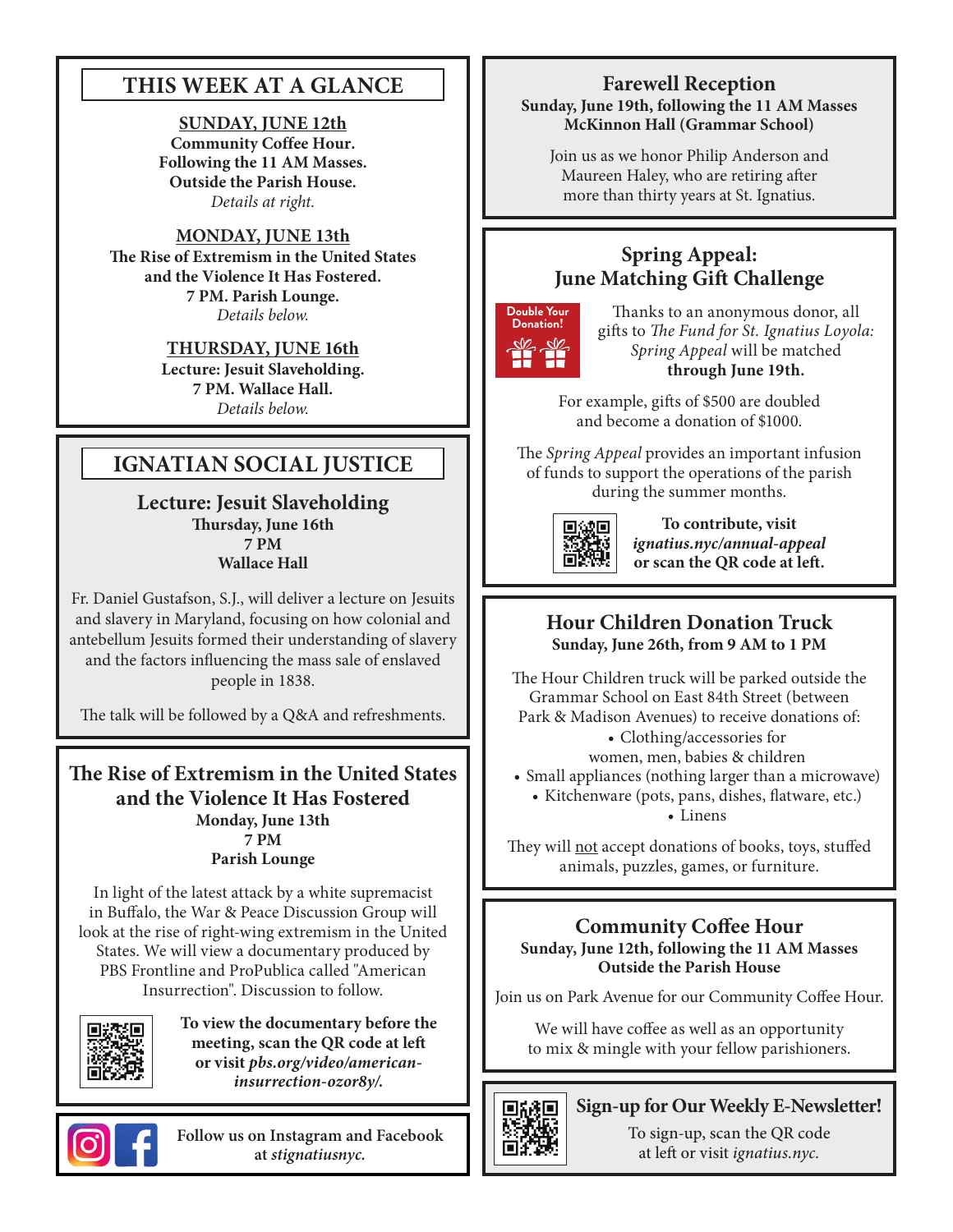# **Interested in Becoming Catholic?**



Do you have a friend, family member, or a loved one who is considering becoming Catholic? Encourage them to reach out

to us to inquire about our parish program designed to initiate adults into the Catholic faith.

A group will meet here during the year to inquire into the Catholic faith, to come to know Jesus through the Gospels, and to pray & to prepare for the Easter Sacraments.

**For more information, contact Maureen Fullam at 212-288-3588 or email** *church@stignatiusloyola.org.*

# **TUESDAY NIGHT BOOK GROUP**

**The Pilgrim's Story: The Life and Spirituality of St. Ignatius Loyola Tuesday, June 21st to Tuesday, August 9th 7 PM to 8:15 PM On Zoom**

*The Pilgrim's Story* goes beyond a simple biography to explain how the life of St. Ignatius affected his *Spiritual Exercises* and describe how Ignatian spirituality can help each of us understand our own spiritual longings and experiences.

Leading the discussion will be Bob Giugliano, Ph.D., a licensed psychologist, spiritual director, and adjunct faculty member in the Graduate School of Religion and Religious Education at Fordham University with extensive experience in Ignatian Spirituality including leading the *Spiritual Exercises*.

**To receive the Zoom link for this discussion, email** *TuesdayNightBookGroup@gmail.com***.**



## **Altar Servers**

Young people currently in grade 5 through the first year of high school are eligible to serve as altar servers.

**If your child is interested, please contact Fr. Hallinan by calling the Parish House or via email at**  *hallinanm@saintignatiusloyola.org.*

We would warmly welcome new volunteers!

# **RELIGIOUS EDUCATION**

## **Support the Interparish Religious Education Program**



Please consider making a gift to the Interparish Religious Education Program in support of our program and our families.

Your gift would alleviate financial worry from our families in need of assistance and help us provide the best faith formation possible to our students.

A gift of any amount is greatly appreciated. A gift of \$400 will cover tuition for one student.



**To contribute, visit**  *ignatius.nyc/donate-now* **(or scan the QR code at left) and note "IREP Gift" in the "Reason for Donation" box.**

# **IGNATIAN SOCIAL JUSTICE**

## **Volunteer Opportunities at the New York Common Pantry**

The New York Common Pantry is seeking volunteers from St. Ignatius Loyola to help at the Pantry.

They have a new mobile pantry on East 108th. Their "Help 365" Program offers social services. Their "Project Dignity" is for homeless people, offering showers, haircuts, mailing addresses, etc. The Pantry needs a pipeline of volunteers, especially Wednesdays. If you'd like to volunteer, please identify yourself as a St. Ignatius Loyola parishioner.

Volunteers can sign up for times at *nycommonpantry.org*.

**For more information, contact Alan Pardee, parishioner and member of the Ignatian Social Justice ministry, at** *alanpardee123@gmail.com***.**

## **Ignatian Volunteer Corps**

**Ignatian** Volunteer Corps

IVC volunteers are adults over 50 years of age who offer their life skills and experience one to two days a week to directly serve those in need.

**Interested? Contact Maureen Fullam, Regional Director, at 917-859-0928 or email**  *mfullam@ivcusa.org***, and visit us at** *ivcusa.org***.**